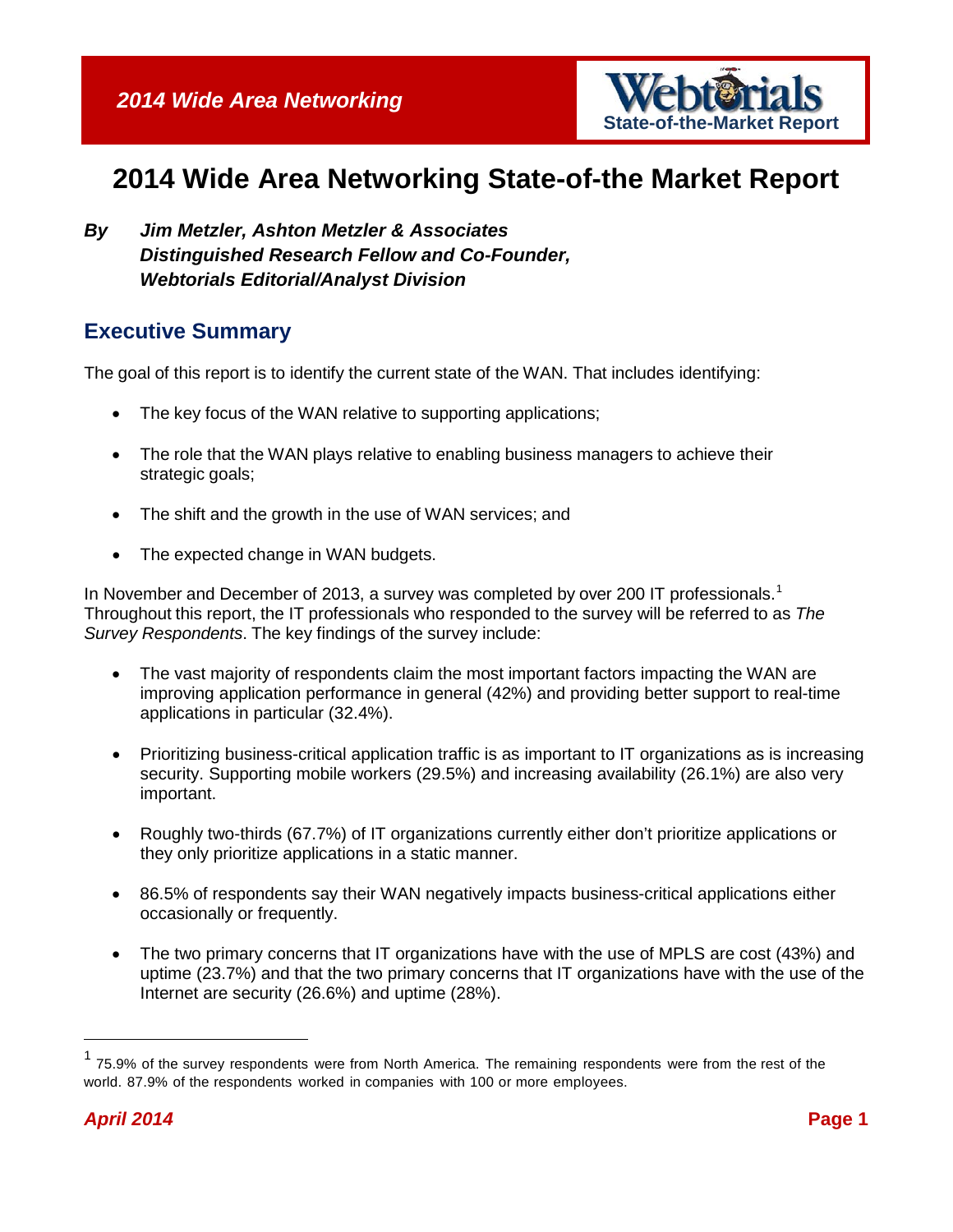

#### **The Focus on Applications**

The Survey Respondents were asked to indicate three factors that would likely have the most impact on their WAN over the next 12 months. The factors that were mentioned most frequently are shown in **[Figure](#page-1-0) 1**.

<span id="page-1-0"></span>

There are a number of observations that can be drawn from **[Figure](#page-1-0) 1** including:

- If you look at the first two entries in [Figure](#page-1-0) 1 as being very similar, then by a very wide margin the most important factors impacting the WAN are improving application performance in general (42%) and providing better support to real- time applications in particular (32.4%).
- Prioritizing business-critical application traffic is as important to IT organizations as is increasing security.
- While improving application performance is by far the most important factor impacting the WAN, a number of factors (e.g., supporting mobile workers, increasing availability) are also very important.
- Even though there are a large number of WAN-related challenges that IT organizations need to respond to, they also need to respond to the requirement to reduce the cost of the WAN.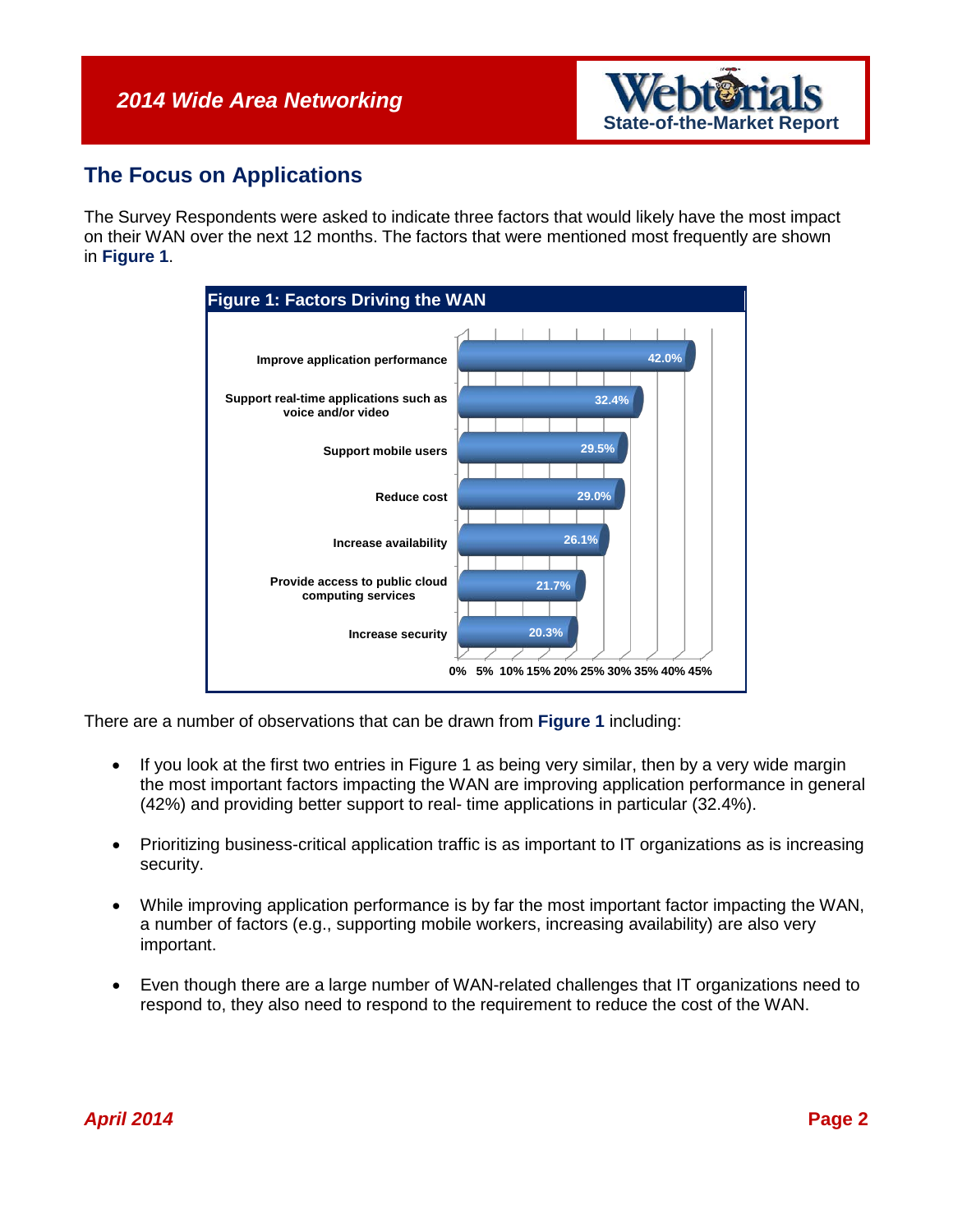

As mentioned, the responses of The Survey Respondents highlighted the importance of prioritizing business-critical application traffic. Given the importance of that task, The Survey Respondents were asked to indicate the approach that their company takes relative to prioritizing applications that transit their WAN[2](#page-2-1) . Their responses are shown in **[Figure](#page-2-0) 2**.

<span id="page-2-0"></span>

One conclusion that can be drawn from **[Figure](#page-2-0) 2** is that roughly two-thirds (67.7%) of IT organizations currently either don't prioritize applications or they only prioritize applications in a static manner. Another conclusion is that over the next year roughly a quarter (24.7%) of IT organizations will likely implement application prioritization and the majority of these organizations will do so in a dynamic manner.

<span id="page-2-1"></span>*April 2014* **Page 3** 2 Multiple responses were allowed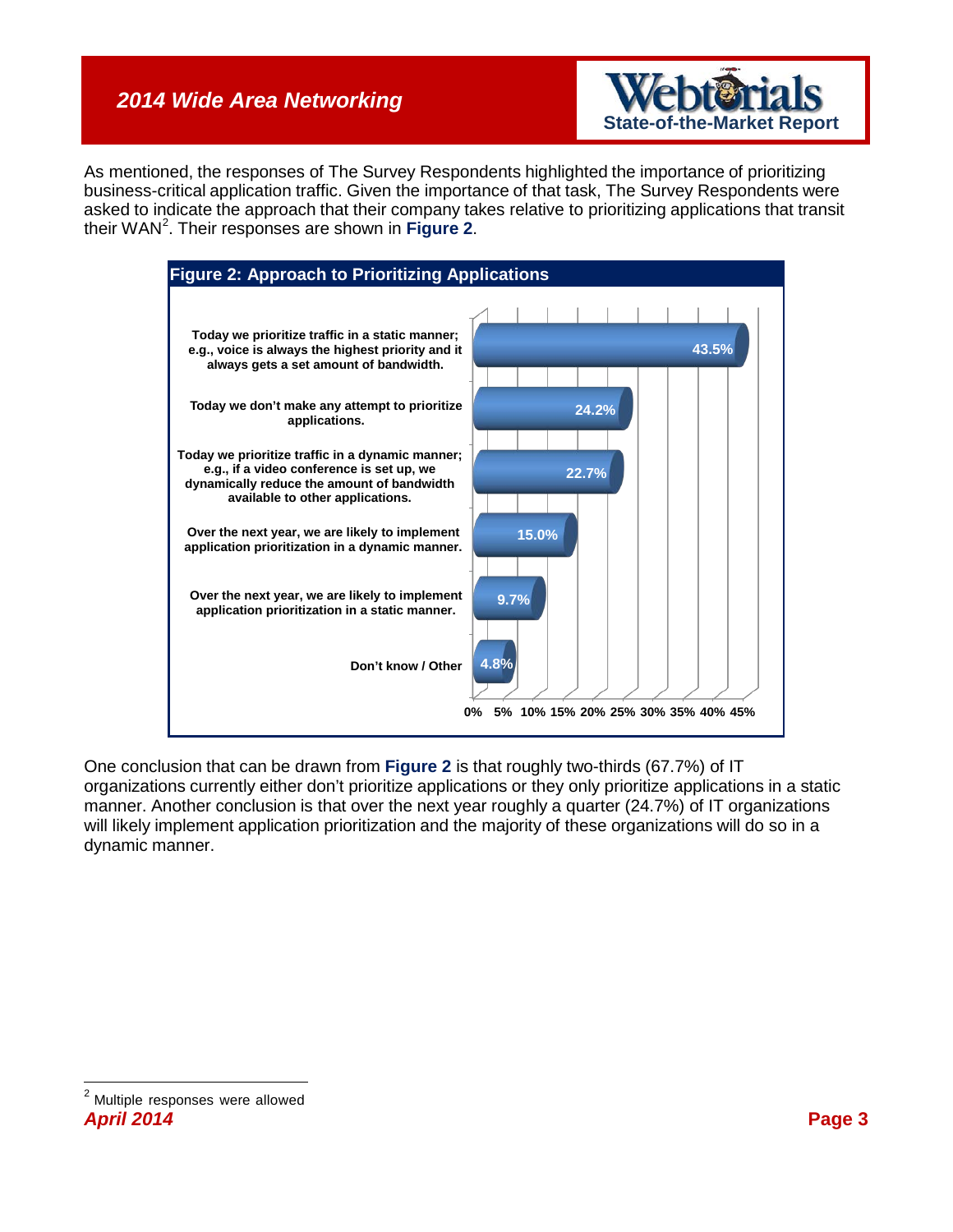

In order to understand why it is so important to IT organizations to improve application performance, it helps to understand the impact of poor application performance. To get that understanding, The Survey Respondents were given a number of possible ramifications and were asked to indicate the two that best describe the ramification to their company if one or more of their business-critical applications aren't performing well. Their responses are shown in **[Figure](#page-3-0) 3**.

<span id="page-3-0"></span>

One way to put the data in **[Figure](#page-3-0) 3** into a business-relevant context is to focus for a moment on the ongoing requirement for IT organizations to better align their activities with the goals of the company's business unit managers. While it can be difficult to fulfill that requirement, the ramifications listed in **[Figure](#page-3-0) 3** (i.e., cause the company to lose revenue and customers, be unable to make regulatory requirements) are clearly examples of how to not align the activities of the IT organization with the goals of the company's business unit managers.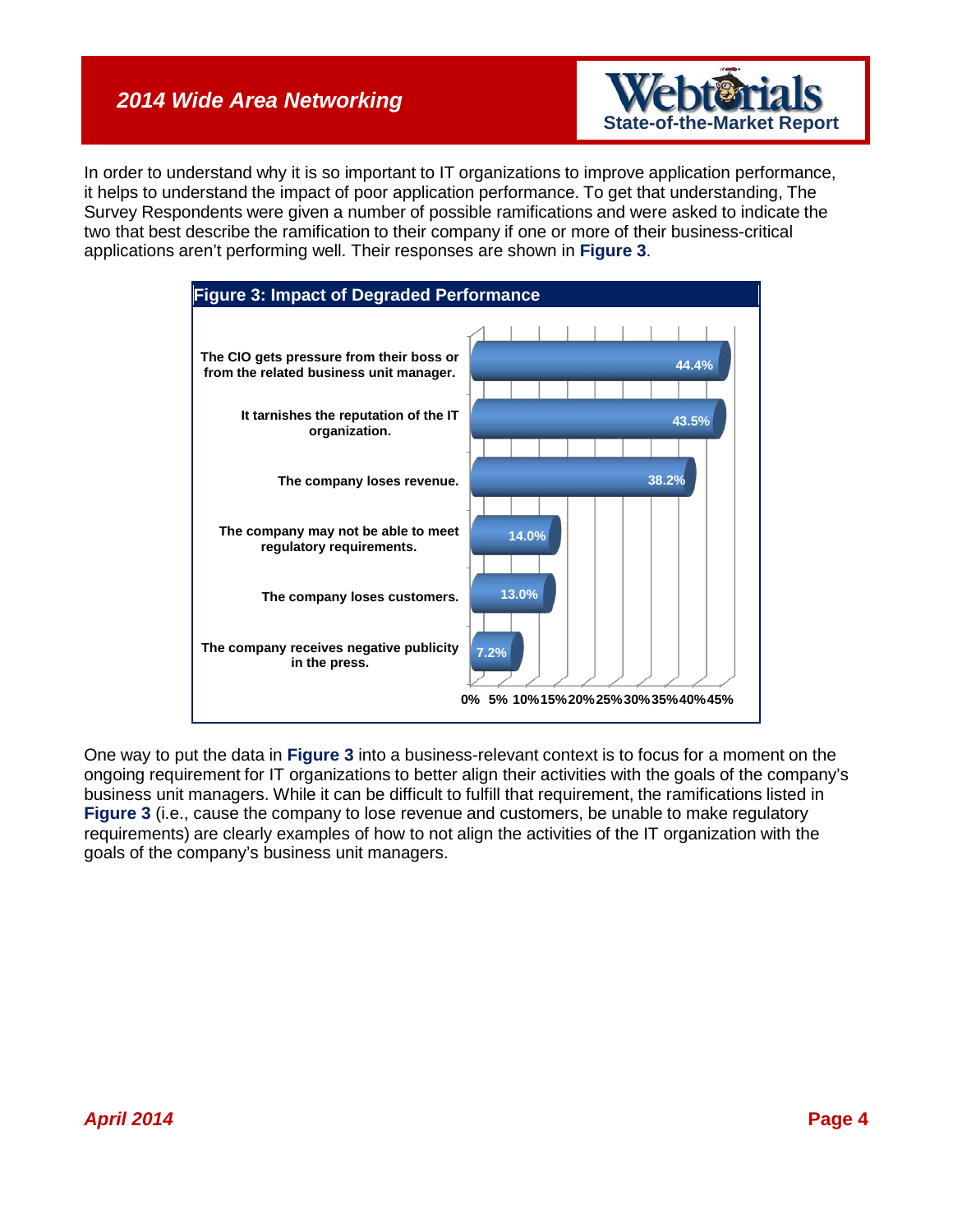

Given the significant impact that occurs when the performance of one or more of a company's business-critical applications degrades, The Survey Respondents were asked to indicate how often on average their company's WAN, either due to an outage or lack of performance, causes one or more of their company's business-critical applications to not perform well for at least some of the users of those applications. Their responses are shown in **[Figure](#page-4-0) 4**.

<span id="page-4-0"></span>

The data in **[Figure](#page-4-0) 4** depicts a very wide range in terms of how often a company's WAN causes one or more of their business-critical applications to not perform well. On one hand, **[Figure](#page-4-0) 4** shows that for roughly one IT organization out of ten (10.6%), the WAN never negatively impacts businesscritical applications. On the other hand, **[Figure](#page-4-0) 4** also shows that for roughly one IT organization out of seven (14.0%), the WAN negatively impacts business-critical applications tens of times a year. For the bulk of the companies (86.5%), their WAN negatively impacts business-critical applications either occasionally or frequently. On average<sup>[3](#page-4-1)</sup>, there are 14 WAN-related incidents a year that negatively impact one or more of a company's business-critical applications.

<span id="page-4-1"></span> $3$  The answers of "Don't Know/Not Applicable" were ignored. Answers of one or two times a year were counted as 1.5 times a year; answers of one or two times a quarter were counted as 1.5 times a quarter; answers of one or two times a week were counted as 1.5 times a week.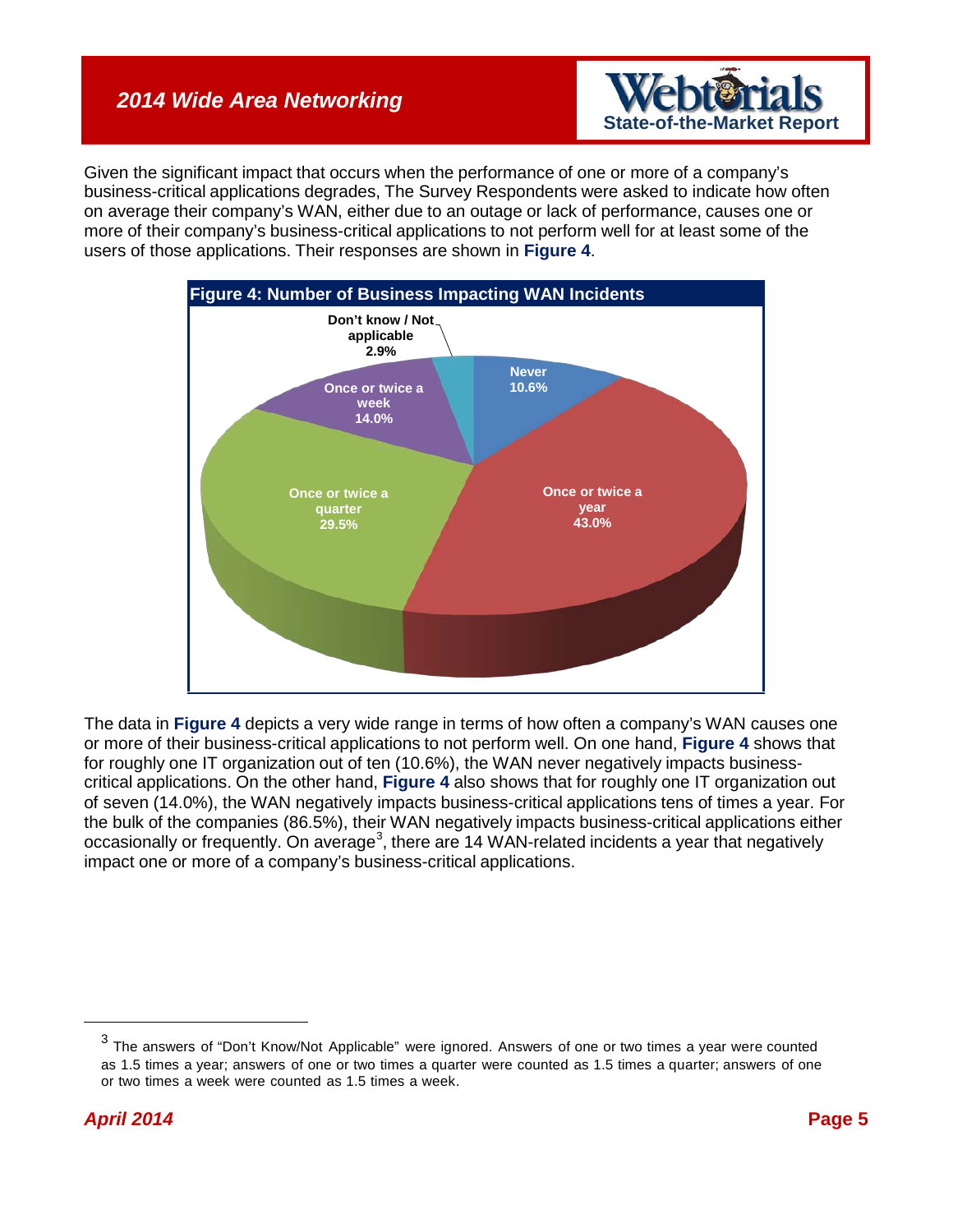

#### **The Strategic Nature of the WAN**

Few, if any, organizations could perform even basic business functions without a WAN. The fact that a typical organization needs a WAN in order to function means that the WAN is critical to business continuity. However, so are utilities, such as electricity and water, but no organization believes that electricity or water helps them achieve their business goals. This raises the question: Are WANs regarded as providing organizations with a strategic advantage?

To answer this question, The Survey Respondents were asked to indicate how their company's senior business managers regard their company's WAN. Are they aware of it? Do they regard the WAN as being strategic to them achieving their business goals? Do they support the need for more funding for the WAN? Their responses are shown in **[Figure](#page-5-0) 5**.

<span id="page-5-0"></span>

There are a number of observations that can be drawn from **[Figure](#page-5-0) 5** including:

- Less than one company out of ten (9.7%) are the company's business managers generally unaware of the WAN.
- The most common situation is that a company's business managers (24.2%) usually regard the WAN as being strategic to their business goals and so they usually support the need for additional funding.
- In two-thirds of companies, the business managers sometimes, often or usually regard the WAN as being strategic to their business goals and when they do they support the need for additional funding.

#### *April 2014* **Page 6**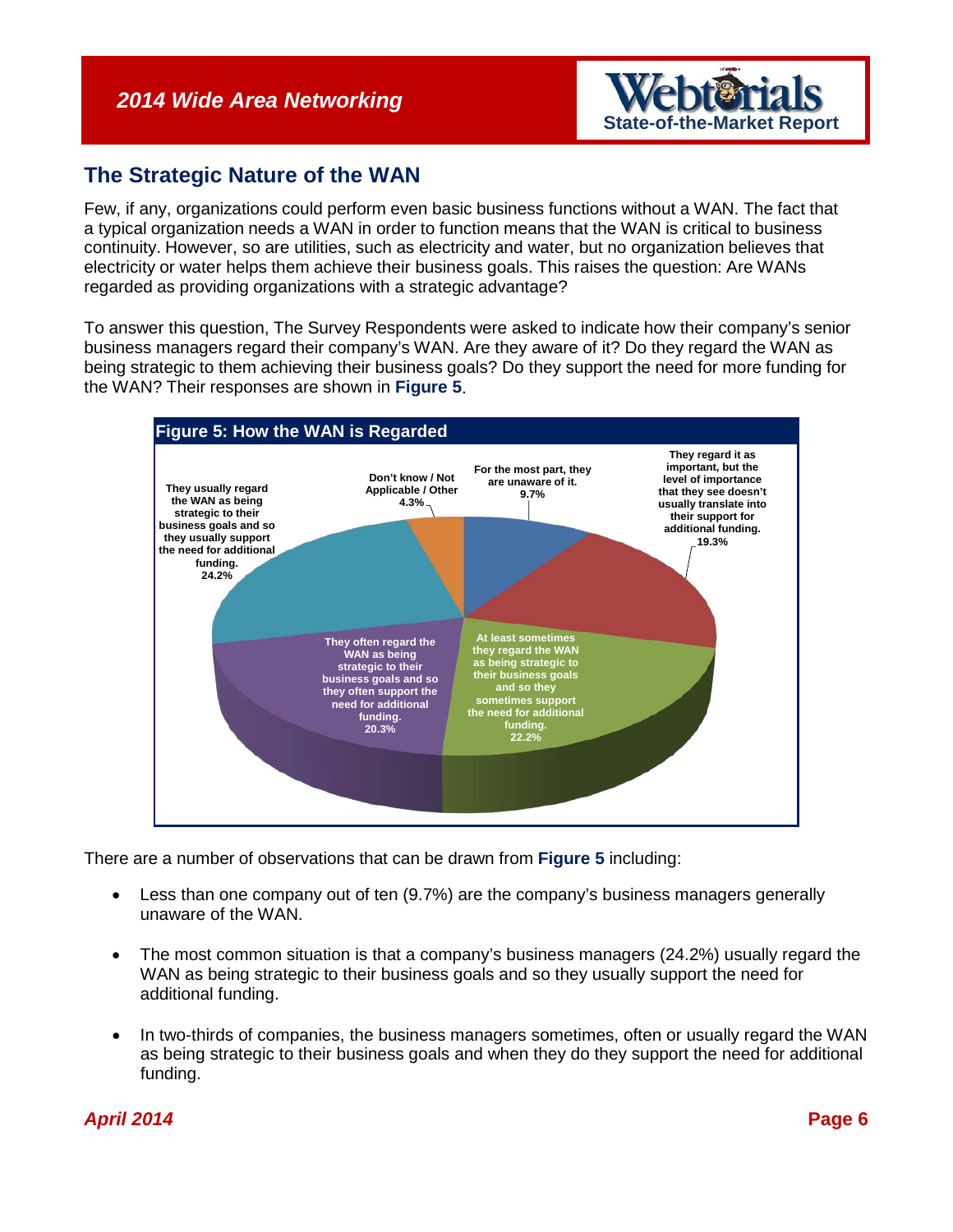

#### **WAN Services and Traffic Volumes**

The Survey Respondents were asked to indicate the percentage of the total volume of their company's WAN traffic that currently runs over MPLS, the Internet and other WAN services, such as ATM and/or Frame Relay. Their responses are shown in **[Figure](#page-6-0) 6**.

<span id="page-6-0"></span>

Some of the conclusions that can be drawn from **[Figure](#page-6-0) 6** include:

- The use of other WAN services is notably less than the use of either MPLS or the Internet.
- While it is somewhat common to find organizations that make no use either of MPLS or of other WAN services, it is rare to find an organization that makes no use of the Internet.
- More than 50 percent of IT organizations use the Internet to carry between 1% and 40% of their traffic.

*April 2014* **Page 7**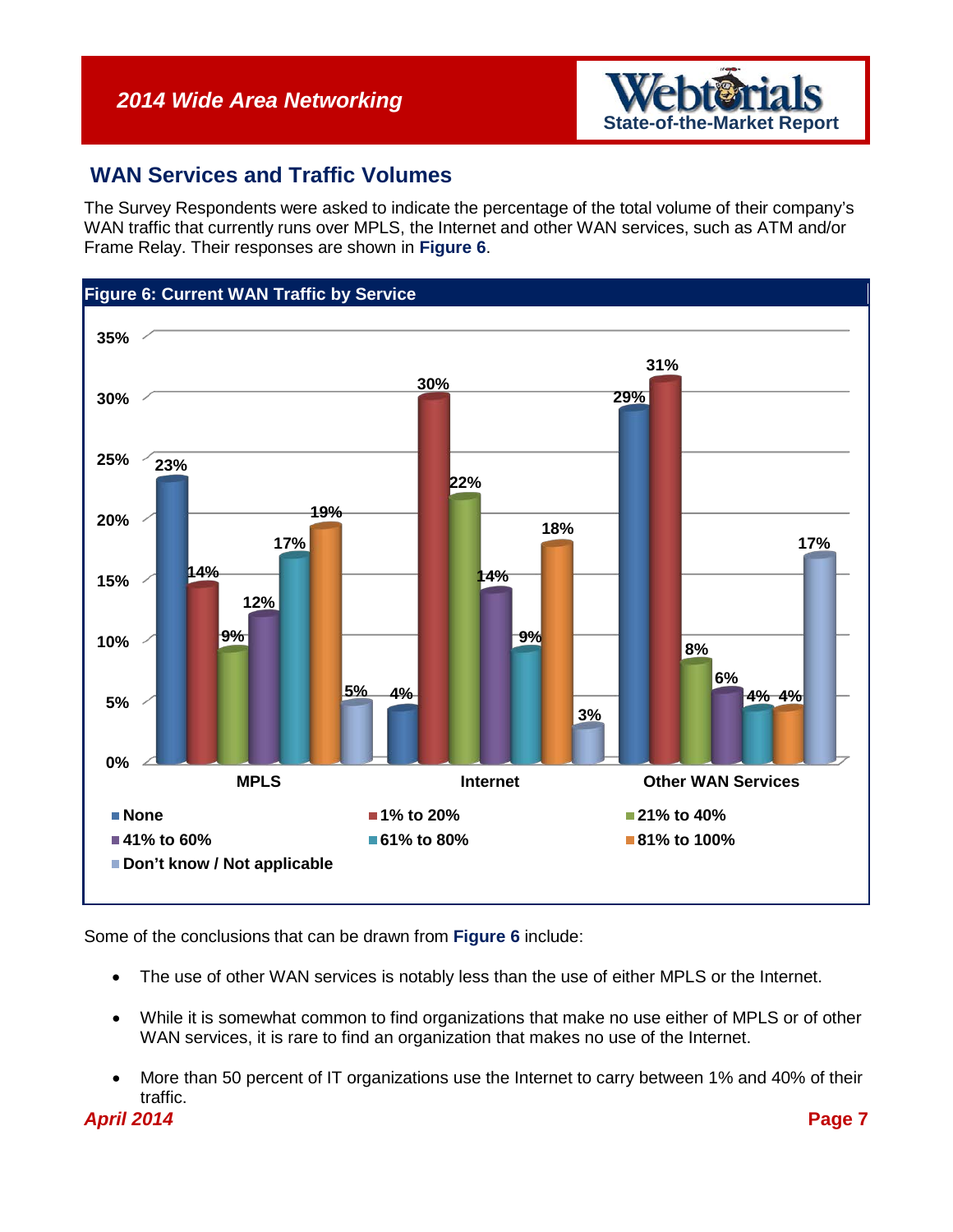

The Survey Respondents were also asked how much of a change their company will make over the next year in terms of the volume of WAN traffic that runs on each WAN service. Their responses are shown in **[Figure](#page-7-0) 7**.

<span id="page-7-0"></span>

Some of the conclusions that can be drawn from **[Figure](#page-7-0) 7** include:

- The most likely WAN service to experience a reduction in traffic is the catch-all category: other WAN services.
- The use of the Internet will grow more than the use of MPLS, and the use of each of these services will grow significantly more than the use of other WAN services.
- More than 50 percent of IT organizations expect to have either no growth or modest growth (i.e., between 1% and 25%) in their WAN traffic.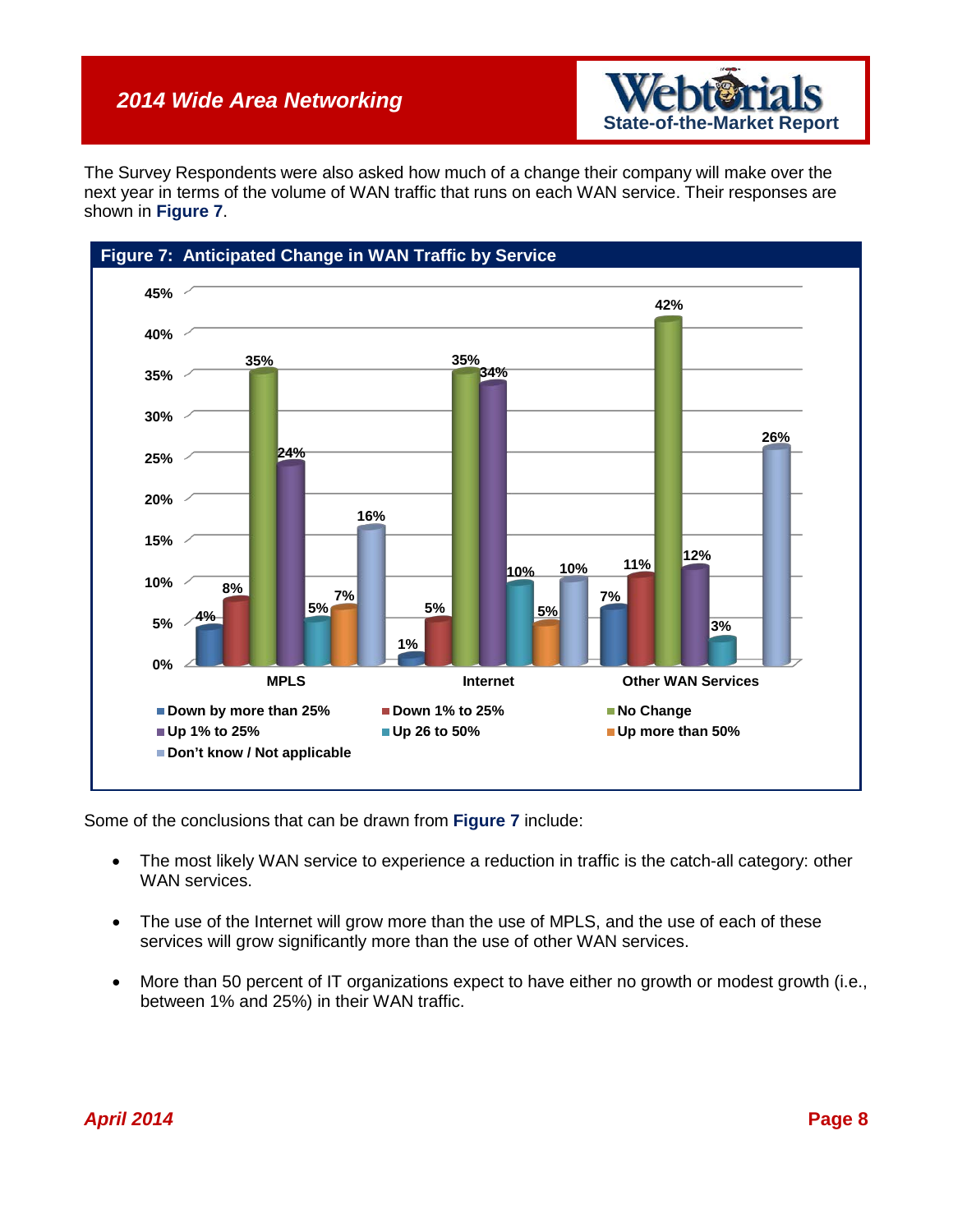

Given that MPLS and the Internet are currently the most popular WAN services and that the use of these services will increase significantly more than the use of other WAN services, The Survey Respondents were asked to indicate the two primary concerns that they have with each of these services. Their responses are shown in **[Figure](#page-8-0) 8** and **[Figure](#page-9-0) 9**.

<span id="page-8-0"></span>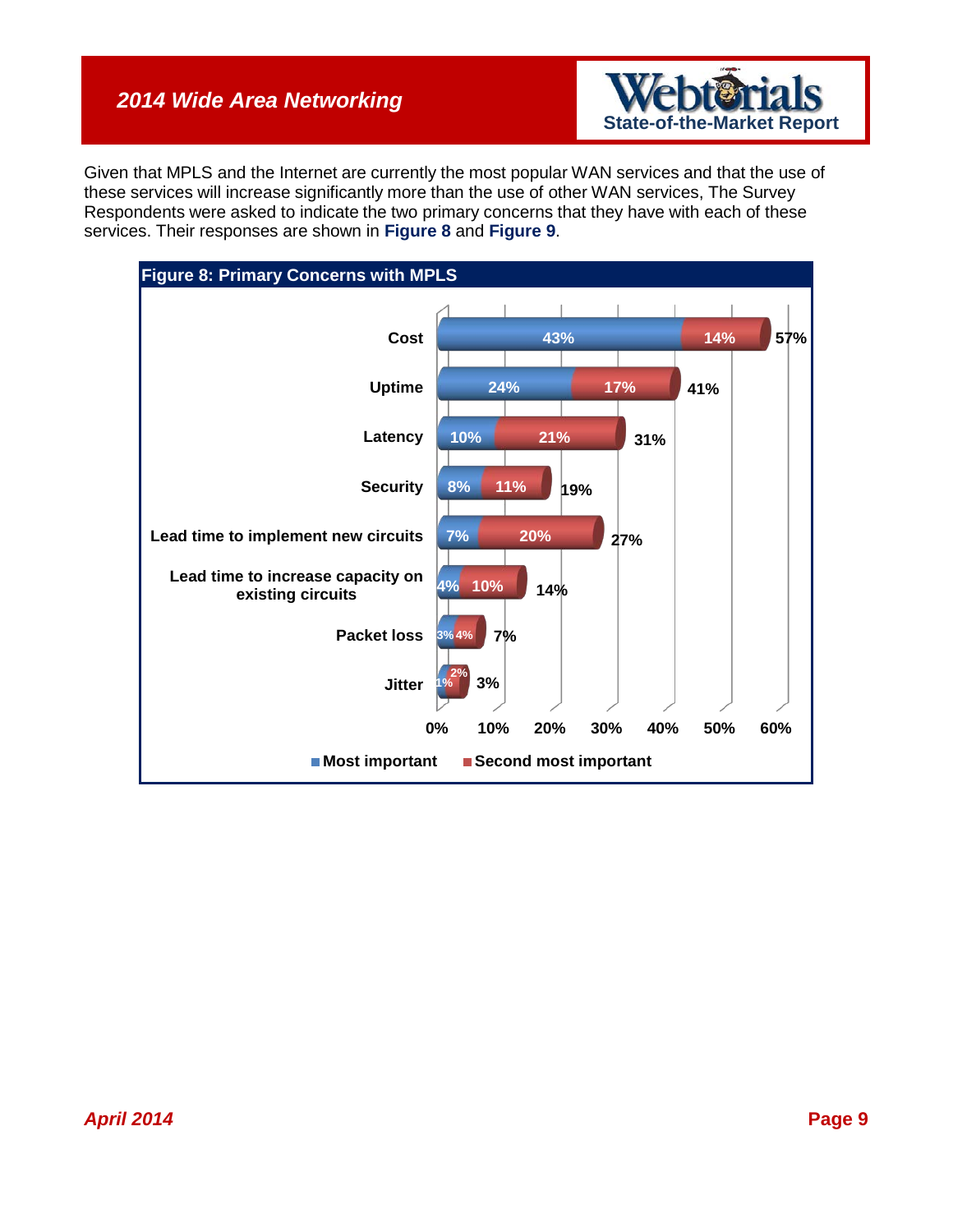

<span id="page-9-0"></span>

The data in **[Figure](#page-8-0) 8** and **[Figure](#page-9-0) 9** indicate that the two primary concerns that IT organizations have with the use of MPLS are cost (43%) and uptime (23.7%) and that the two primary concerns that IT organizations have with the use of the Internet are security (26.6%) and uptime (28%).

#### *April 2014* **Page 10**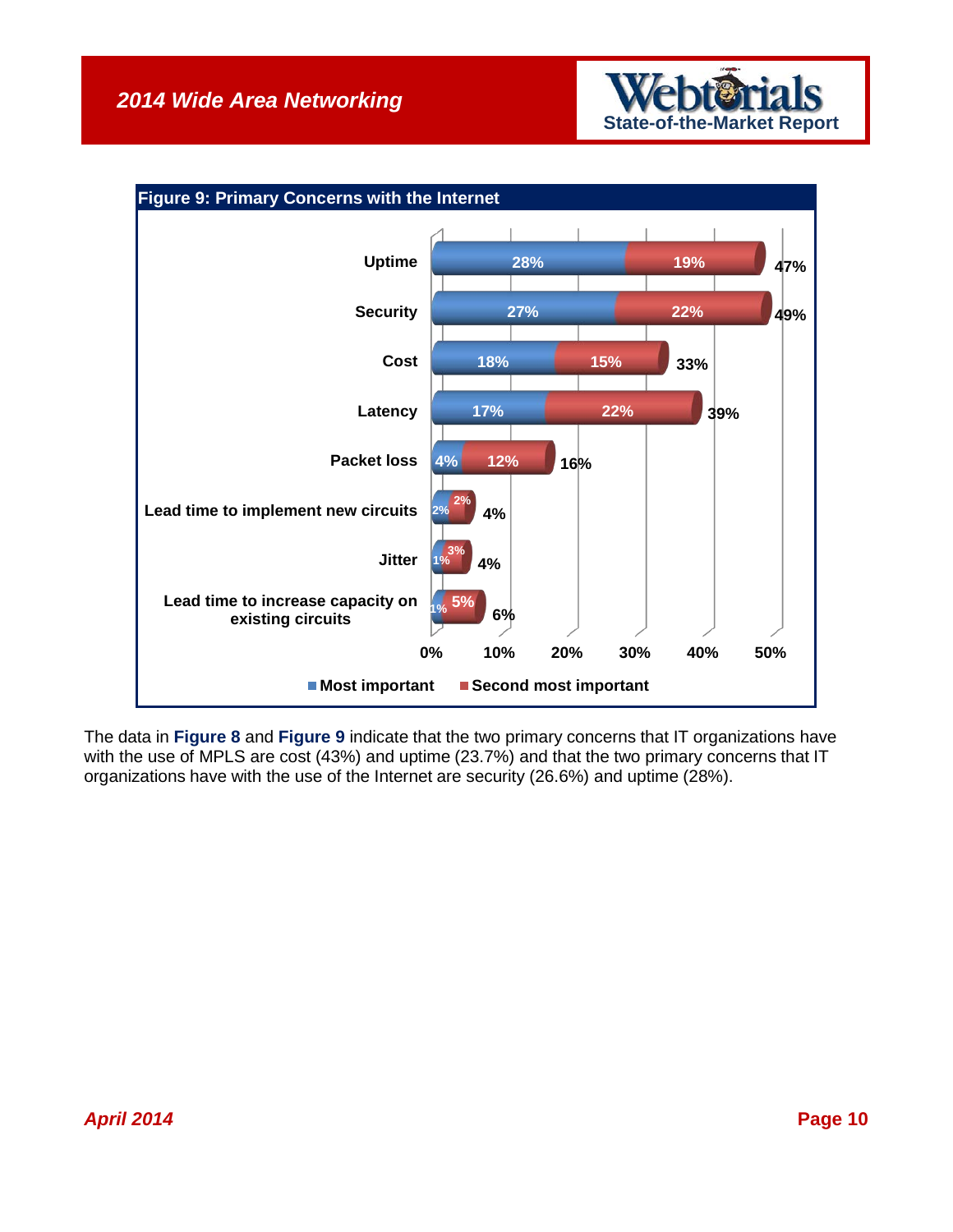

The Survey Respondents were given a set of applications and were asked to indicate which two applications were driving the biggest increase in their MPLS traffic and in their Internet traffic. Their responses are shown in **[Figure](#page-10-0) 10** and **[Figure](#page-11-0) 11**.

<span id="page-10-0"></span>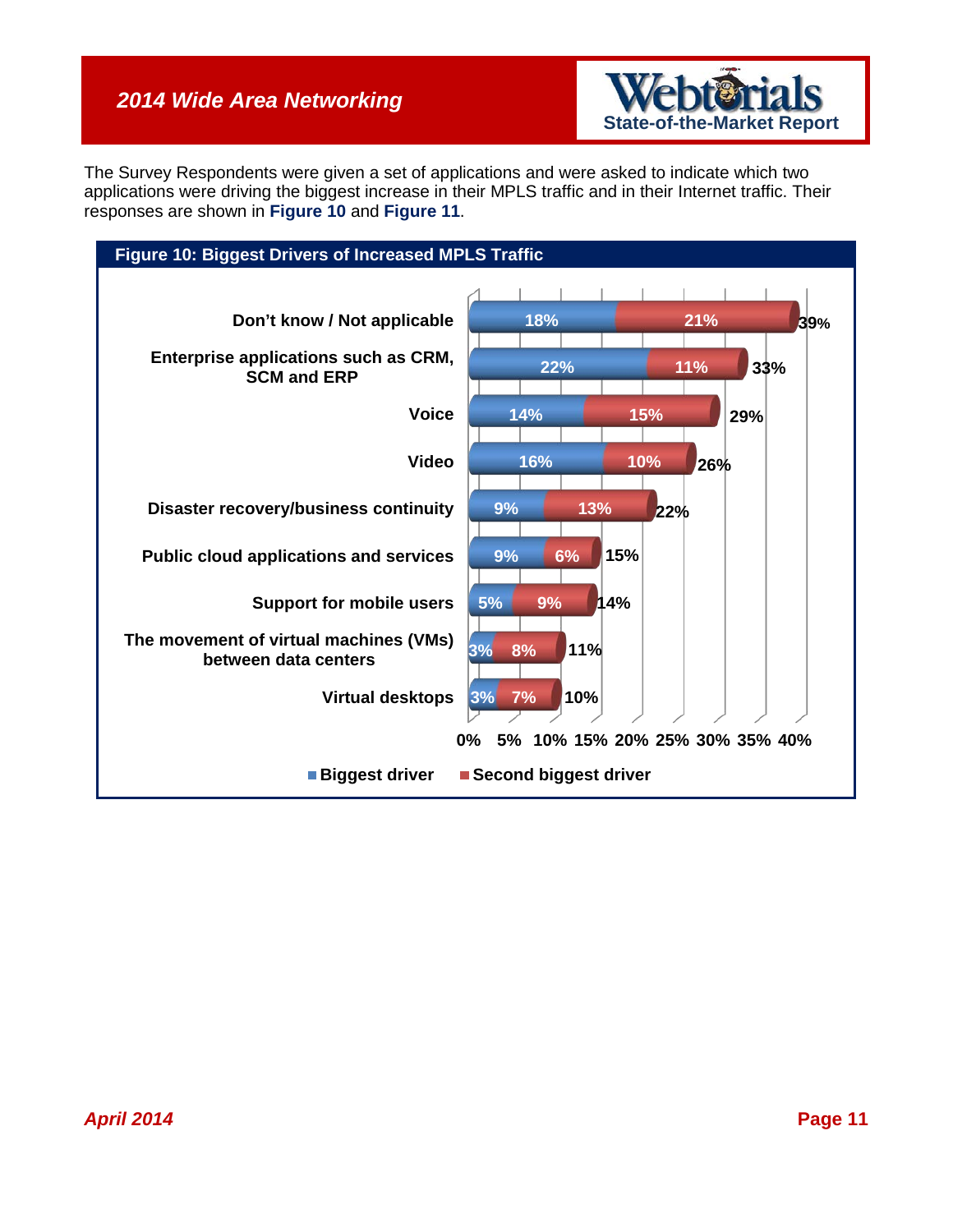

<span id="page-11-0"></span>

The data in **[Figure](#page-10-0) 10** indicates that the primary class of applications driving an increase in MPLS traffic is enterprise applications (21.7%). This is followed closely by voice (14%) and video (16.4%).

The data in **[Figure](#page-11-0) 11** indicates that the primary class of applications driving an increase in Internet traffic is public cloud applications and services (35.7%). This is followed by support for mobile users (22.7%). Enterprise applications are a distant third.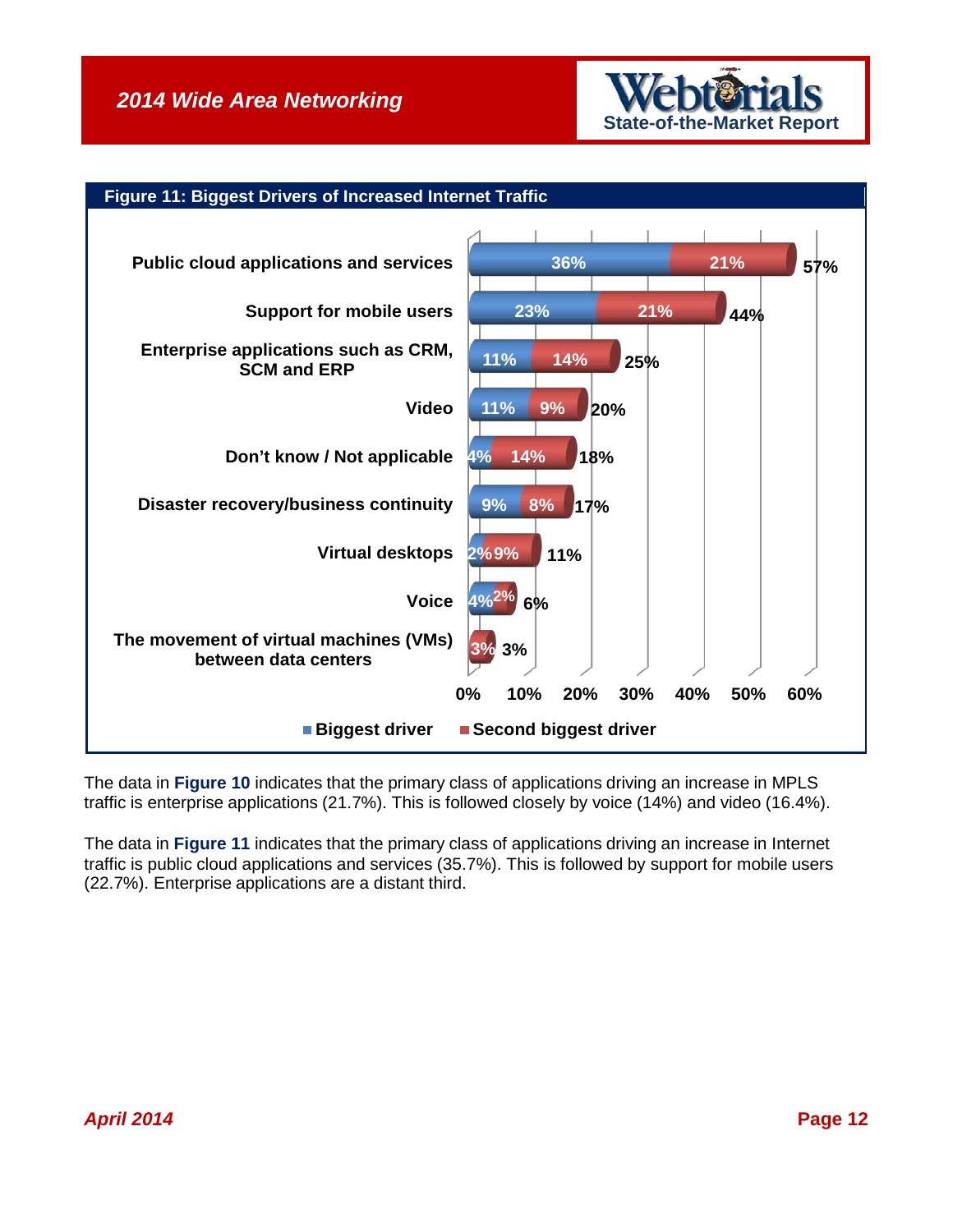

### **WAN Budgets**

The Survey Respondents were asked to indicate how they expected their WAN budget would change over the next year. Their responses are shown in **[Figure](#page-12-0) 12**.

<span id="page-12-0"></span>

One conclusion that can be drawn from **[Figure](#page-12-0) 12** is that of the choices given to The Survey Respondents, the most common scenario is that WAN budgets will remain basically static (31.4%). Another conclusion is that WAN budgets are more than three times as likely to increase (45.3%) as they are to decrease (14.5%).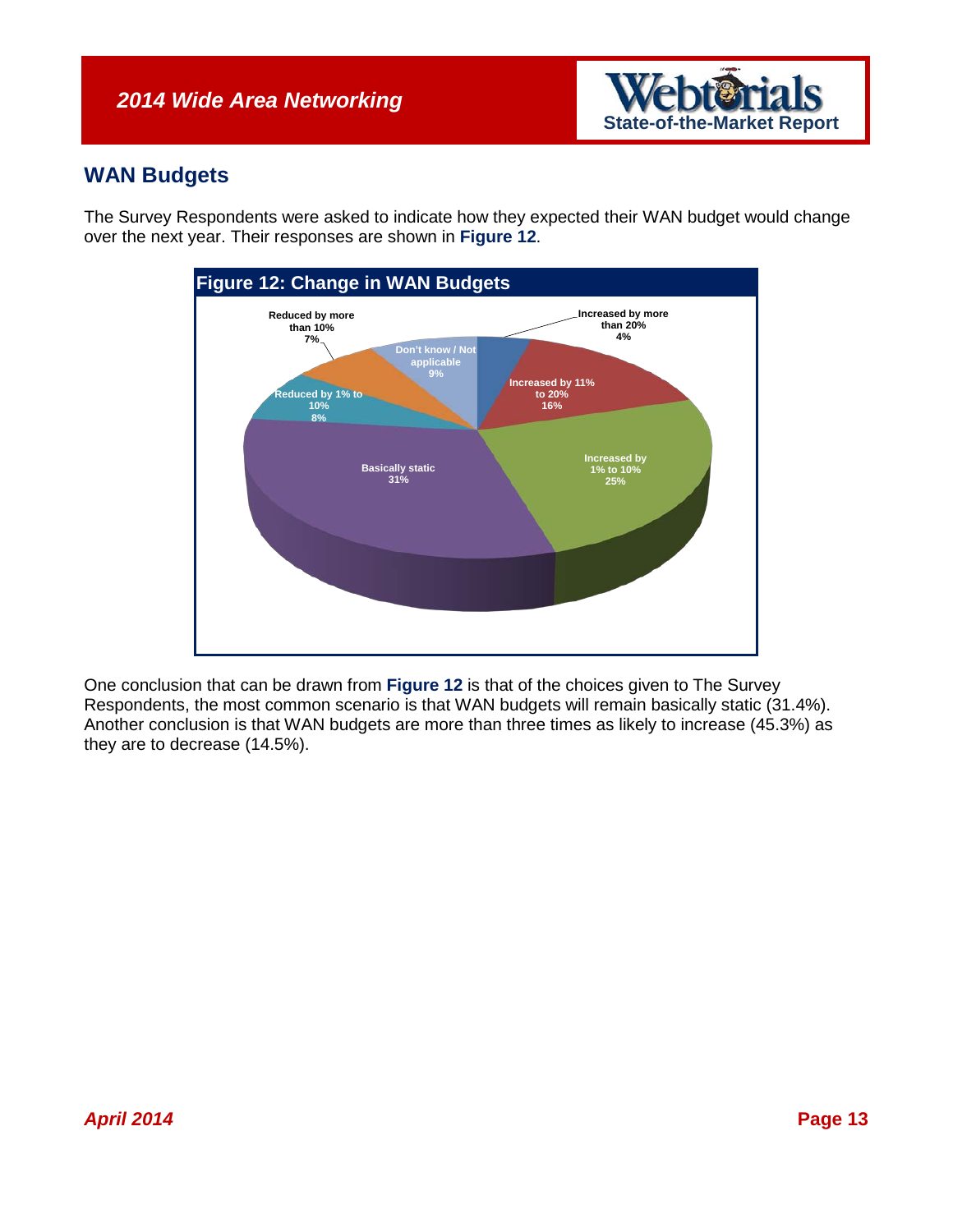

### **Conclusions**

From the perspective of the deployment of fundamentally new WAN services, the last decade has been very staid. However, as the survey results indicate, in the current environment, the role of the WAN is anything but staid. For example, while IT organizations are not focused on deploying any fundamentally new WAN technologies, they are focused on several WAN-related tasks, such as improving application performance, supporting mobile workers, providing access to public cloud computing services and, of course, reducing cost.

For the bulk of companies, their WAN negatively impacts the performance of business- critical applications either occasionally or frequently. When that happens it has a significant business impact, as it causes many companies to lose revenue, and it has a significant organizational impact, as it causes the CIO to get pressure from his/her boss or from the related business unit manager. One of the primary ways that IT organizations try to ensure acceptable performance for business-critical applications is by prioritizing traffic. Today, the majority of IT organizations implement some form of traffic prioritization, although most do it in a static manner. The use of traffic prioritization will increase over the next year and the majority of the new implementations will focus on dynamic traffic prioritization.

The vast majority of senior business managers recognize that, to at least some degree, their WAN is strategic to their business goals and as a result, on at least an occasional basis they support additional funding for the WAN. This recognition by senior business managers is in line with the fact that enterprise applications, such as CRM, are the leading drivers of increased MPLS traffic and one of the top drivers of the increase in Internet traffic.

By a wide margin, MPLS and the Internet are the two most common WAN services. While the use of both of these services is expected to increase over the next year, the use of the Internet will increase more than the use of MPLS services. The two primary concerns that IT organizations have with the use of MPLS are cost and uptime and the two primary concerns that IT organizations have with the use of the Internet are security and uptime.

A common mantra in the IT industry is "do more with less." In the case of the WAN, the most common scenario relative to WAN budgets is that they will remain basically static. The most common scenario relative to WAN traffic is that it will not change appreciably. Pulling these two scenarios indicates that an argument could be made that the correct mantra for the WAN is to "do about the same with about the same."